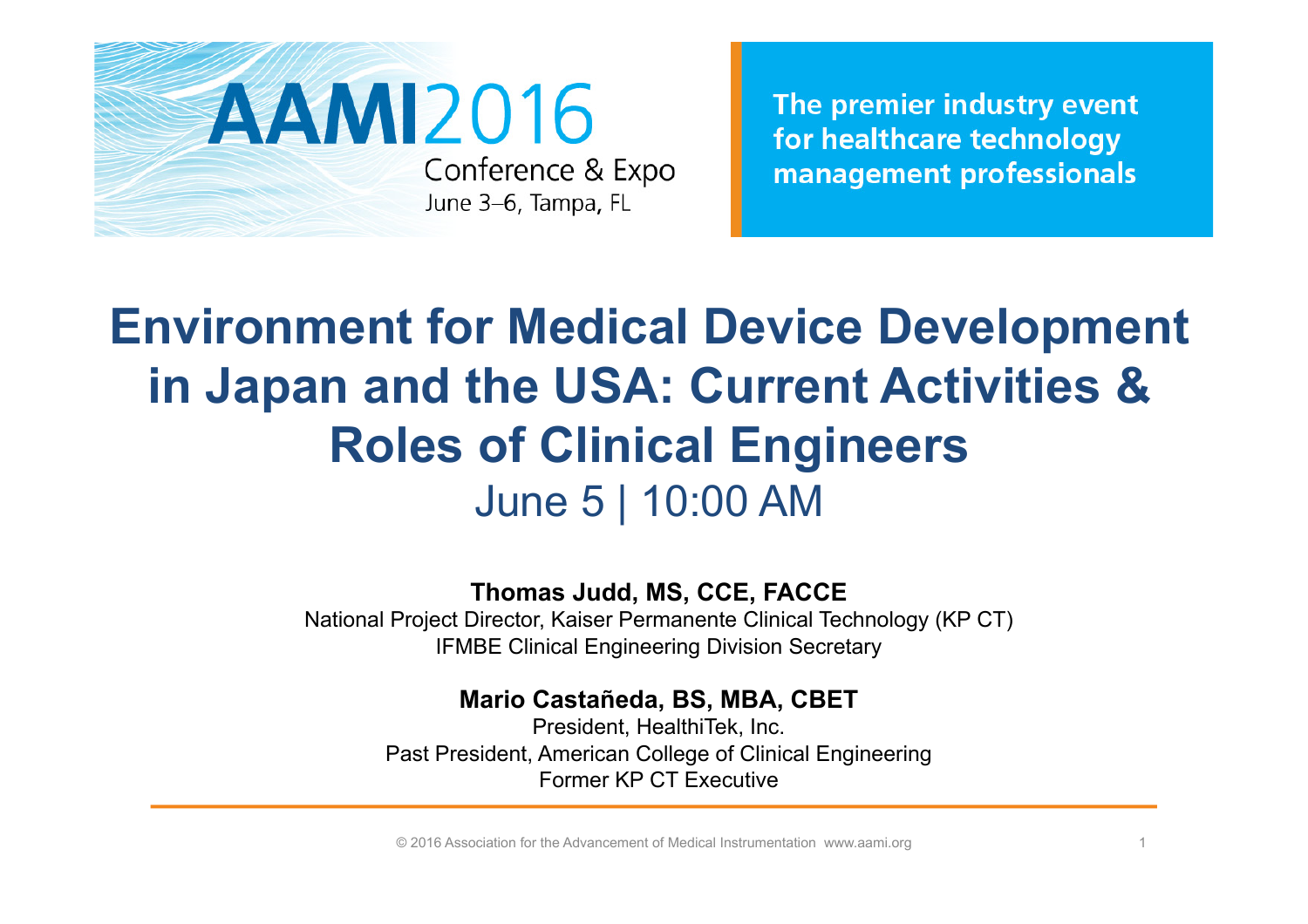# **Overview**

- Japan & USA Clinical Engineering Comparison
- Medical Device Development Environment
	- USA Health Needs, Regulatory, Industry, & Innovation
	- Japan Health Needs, Regulatory, Industry, & Innovation
- How the Environment Impacts CE Roles
	- USA
	- Japan
- Conclusions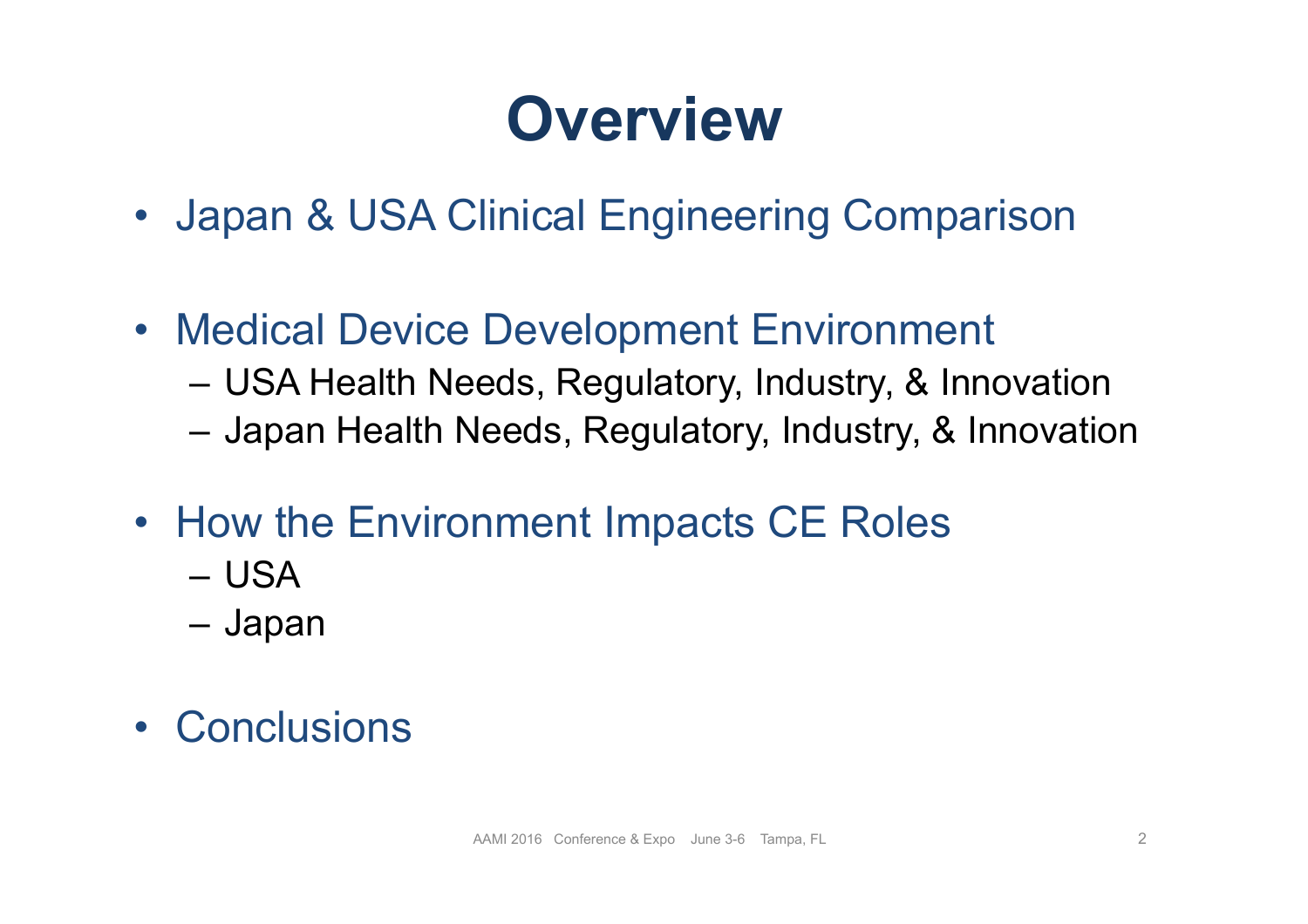# Comparison of Japan and USA Clinical Engineering (CE) Practice **Japan USA**

- Operate high technology medical equipment such as life support systems, with specialty-specific certifications.
- Conduct other HTM activities, and oversee technicians who maintain equipment.
- Conduct patient safety activities, not including device alarm systems.
- Not yet
- Facilitate different certifications related to equipment operation.
- Manage a wide variety of medical equipment through its life cycle, including life support, imaging and laboratory.
- Conduct other HTM activities, and oversee technicians who maintain equipment.
- Conduct patient safety of medical devices and associated systems, such as alarm management
- Conduct CE-IT, device integration with electronic medical records and other Health IT activities.
- Facilitate a CE Body of Knowledge certification.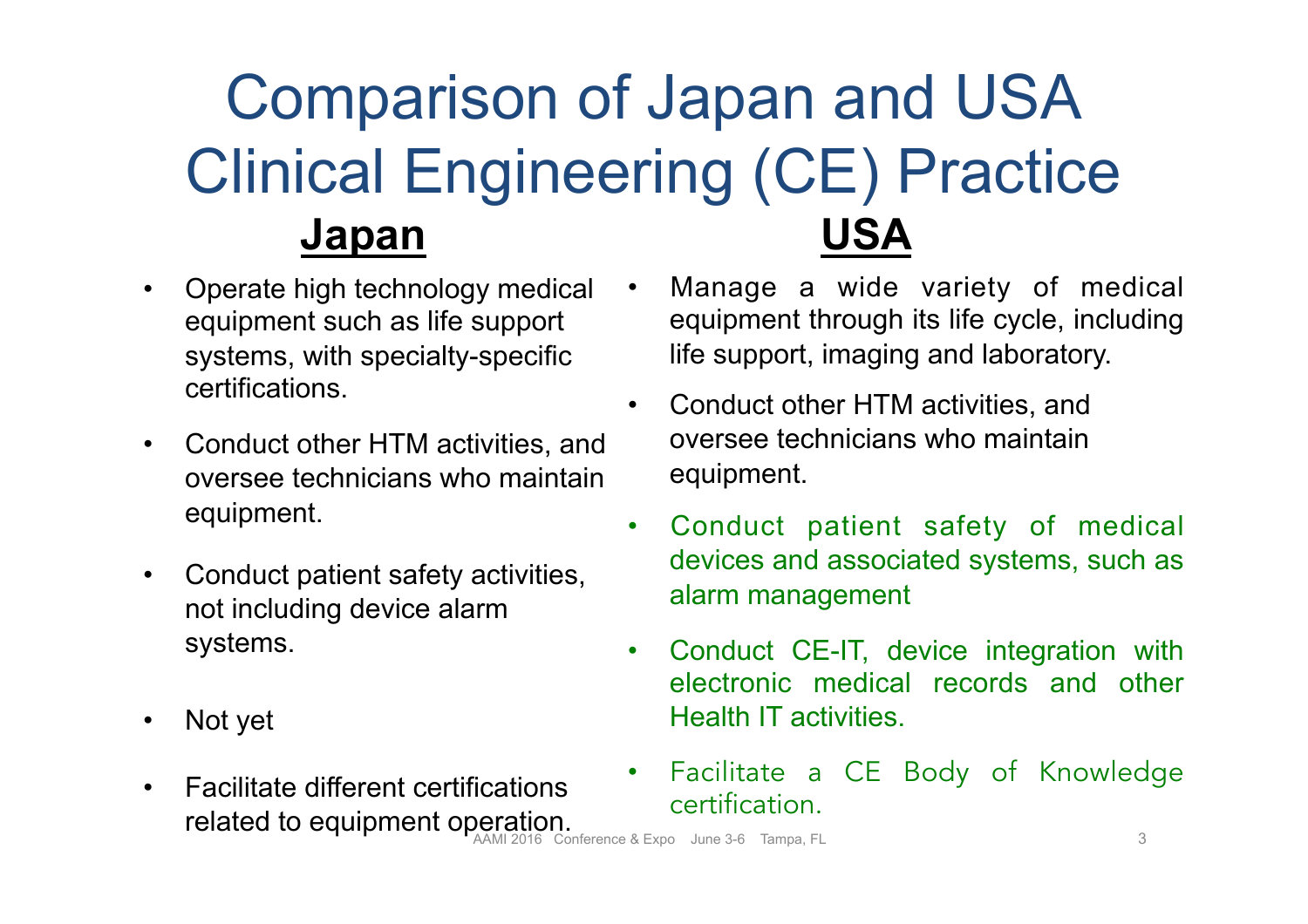# USA Healthcare in 2016

### **USA: Chronic Disease Management (CDM) – medical devices needed!**

- USA Centers for Disease Control: 75% of healthcare expenses devoted to CDM, particularly for the ageing
- Need for national legislation to align incentives between providers, payers, patients

### **Can innovative technology help?**

### **Precision Medicine Initiative1**

• An emerging approach for disease treatment and prevention that takes into account individual variability in genes, environment, and lifestyle for each person.

### **Google X Moonshots2**

• A variety of approaches for CDM, cancer, and healthcare resource management

### **National Moonshot3: Cancer**

• Marshalling national resources for early detection and best treatment, and data sharing among experts

### The prevalence of chronic disease is extraordinarily high and growing





Source: Chronic Care: Making the Case for Ongoing Care, Robert Wood Johnson Foundation (2010)

<sup>1</sup>https://www.nih.gov/precision-medicine-initiative-cohort-program 2h#p://www.techinsider.io/20-moonshot-projects-by-google-turned-alphabet-2016-2 <sup>3</sup>http://www.cancer.gov/research/key-initiatives/moonshot-cancer-initiative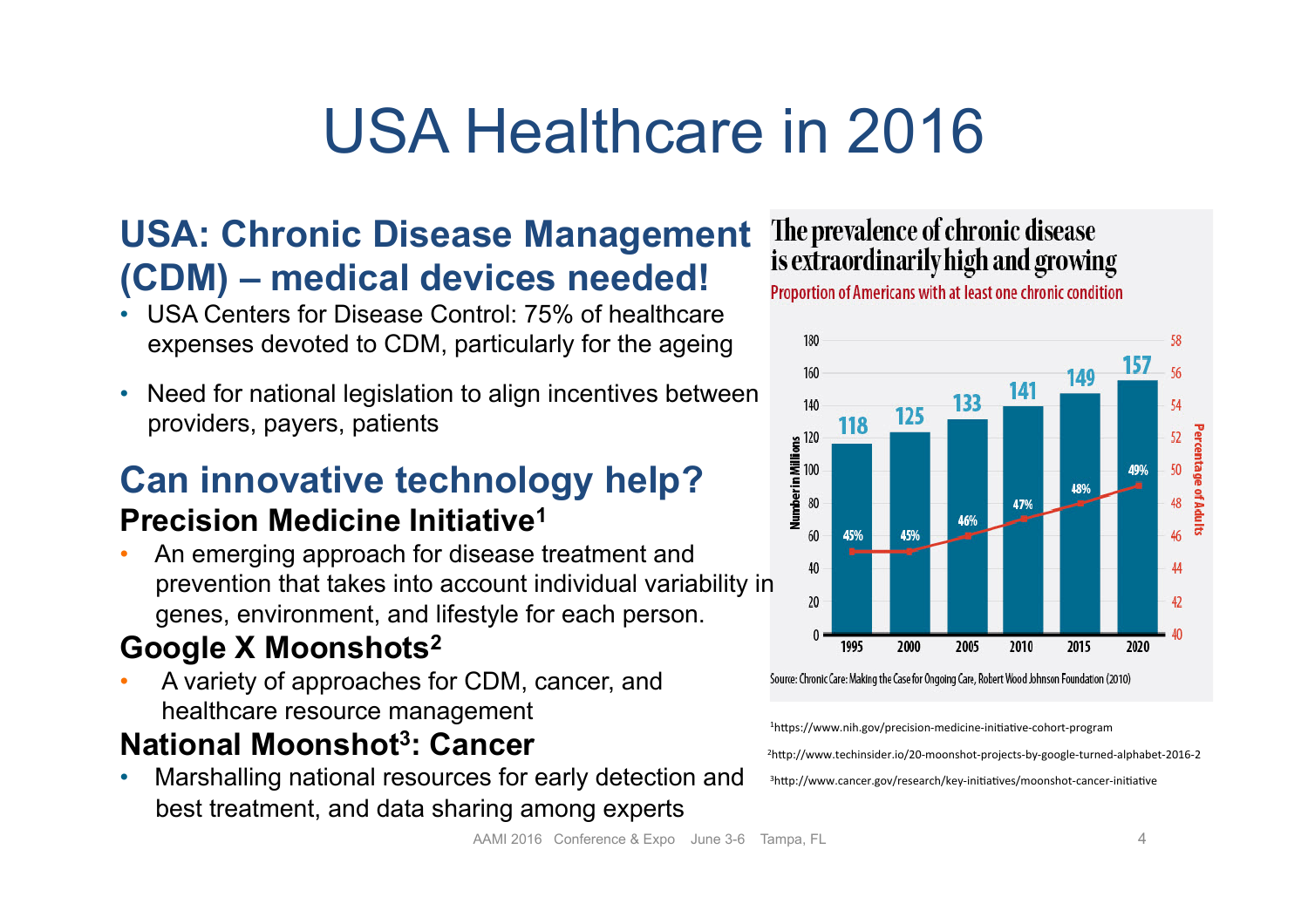# USA Industry & Medical Devices

## CEs managed rising complexity of devices & users

- Interoperability
	- Between devices and the Electronic Health Record (EHR)
- Wireless
	- Particularly for SmartPhones & mobile medical devices
- mHealth
	- Care driven by SmartPhone use & as platform for device functions
- Device Security
	- Medical device cybersecurity a growing concern
- Human Factors
	- As device complexity grows, clarity for & ease of use major challenges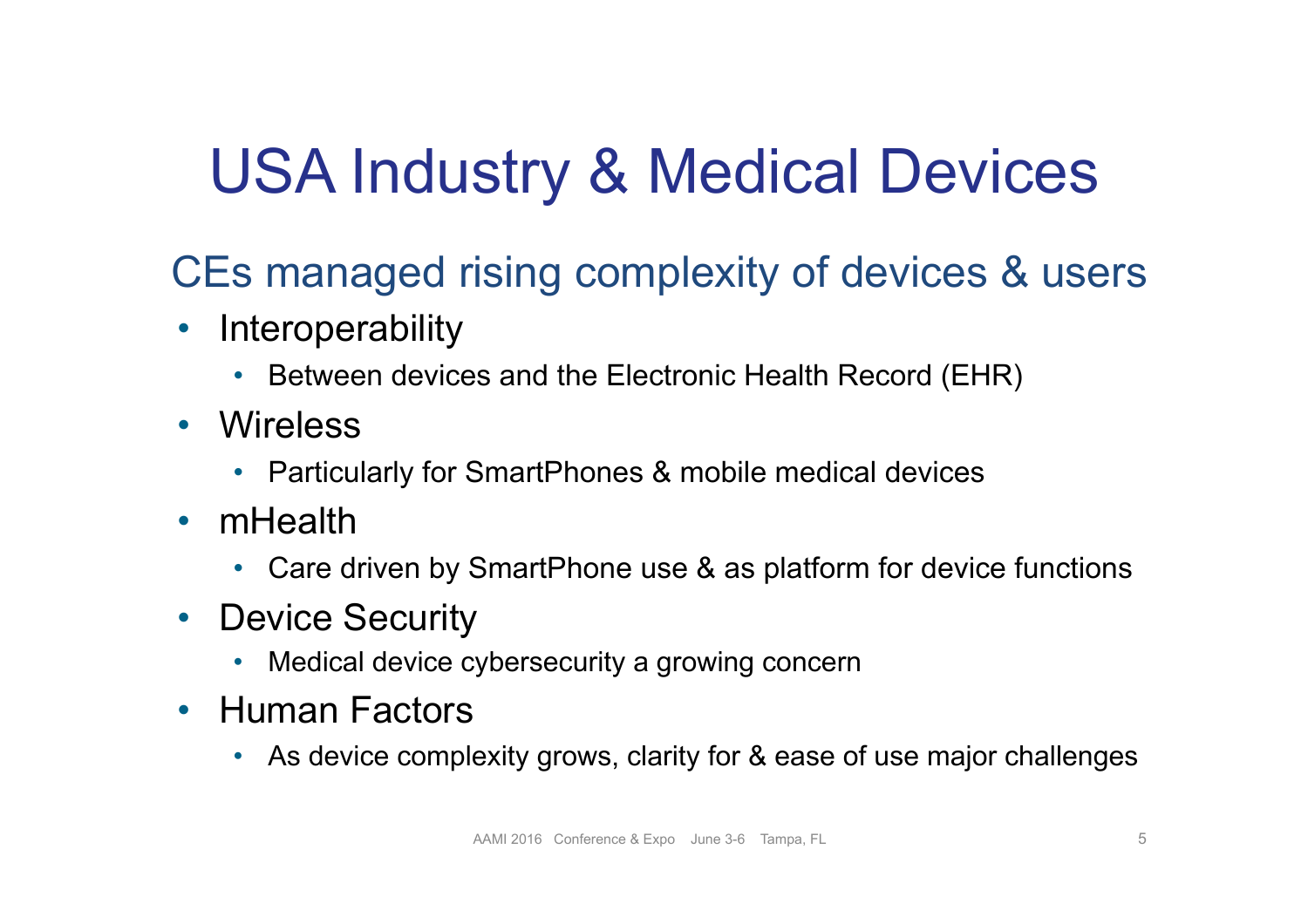# USA Medical Device Regulation

### • FDA & HTM Issues (2016)

– ACCE giving feedback to FDA on proposed new directive1: *Refurbishing, Reconditioning, Rebuilding, Remarketing, Remanufacturing, and Servicing of Medical Devices Performed by Third- Party Entities and Original Equipment Manufacturers*

#### • FDA & Health IT Issues (2012-present)

- ACCE helps address FDA's Safety & Innovation Act (FDASIA)2
	- A nationwide health IT (HIT) infrastructure
	- Risk-based framework for HIT
	- FDA to focus its attention/oversight on device health IT functionality

### • How devices are used in EMR/EHR Workflows

- Patient Management
- ▶ Patient Context
- $\blacktriangleright$  Scheduling
- Order Workflow
- $\triangleright$  Data acquisition
- $\triangleright$  Data analysis
- $\triangleright$  Clinical documentation
- $\blacktriangleright$  Surveillance
- $\blacktriangleright$  Messaging
- $\triangleright$  Data management
- $\blacktriangleright$  Report generation
- Device specific workflows



Proposed Strategy and Recommendations for a Risk-Based Framework





 $E$ 

April 2014

The Office of the National Coordinator **Health Information Technology** 

1https://www.regulations.gov/#!documentDetail;D=FDA-2016-N-0436-0039

2http://www.fda.gov/RegulatoryInformation/Legislation/SignificantAmendmentstotheFDCAct/FDASIA/ucm20027187.htm

AAMI 2016 Conference & Expo June 3-6 Tampa, FL 6 6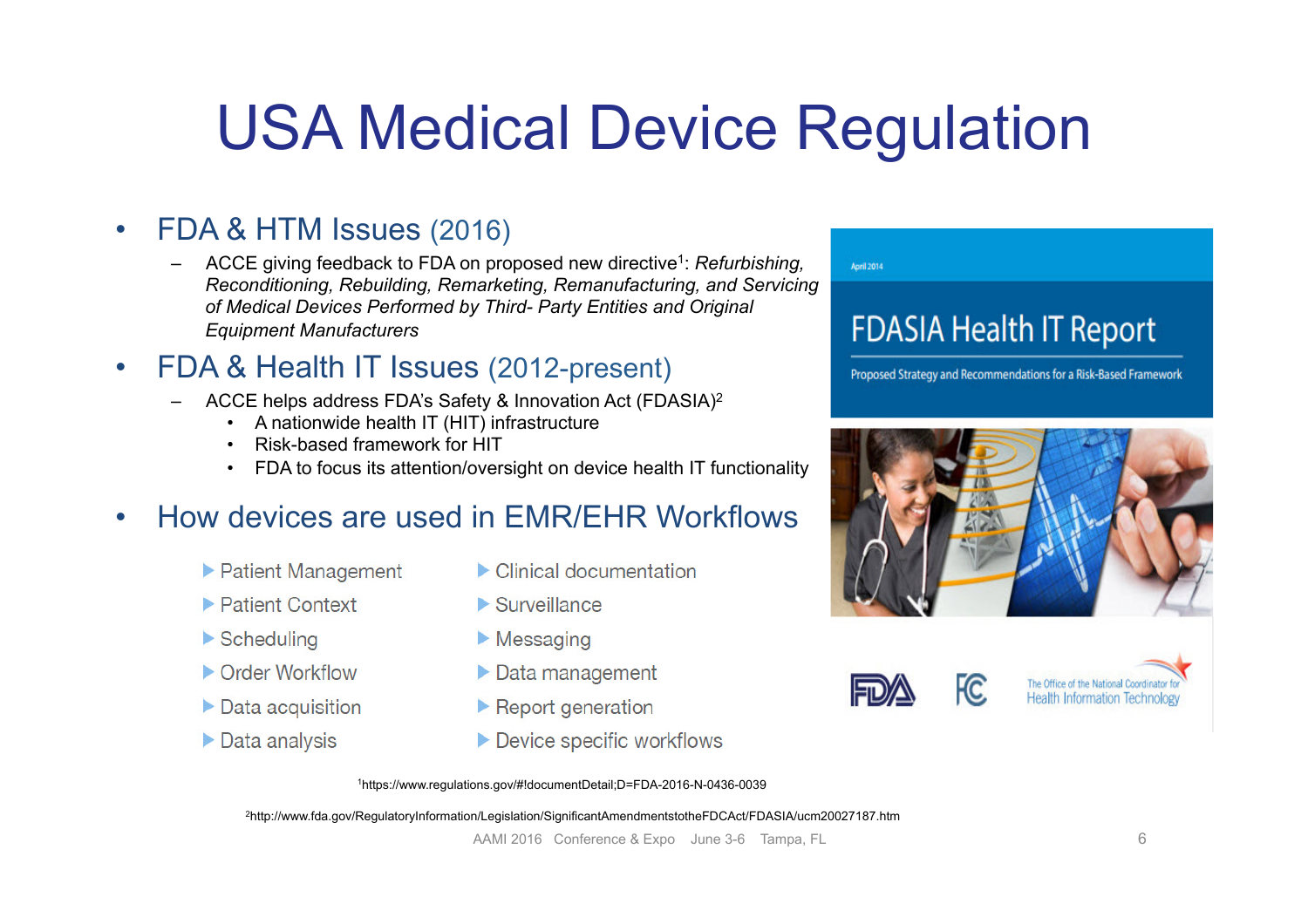# Japanese Healthcare in 2016

- Ageing population; a major MHLW (Ministry of Health, Labor, and Welfare) focus on care delivery innovation to create sustainable health cost
- Moving to evidence-based medical practice, with focus on preventive care, with improved governance
- Health leaders propose a move from healthcare government regulation to professional selfregulation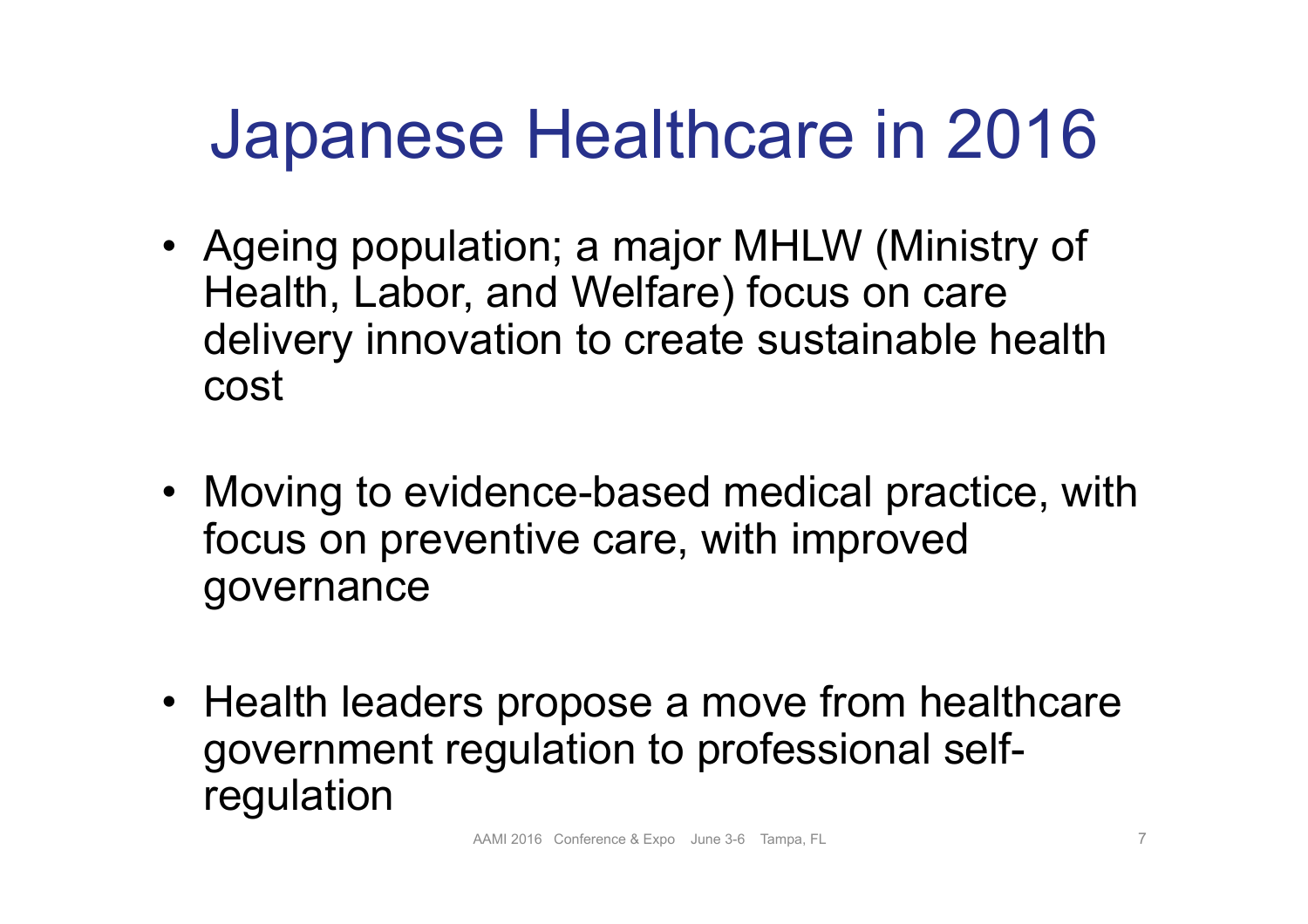# Japan's Medical Device Industry

- Market remains the 2<sup>nd</sup> largest in the world, behind only USA
	- \$27B USD in 2016; or 3.2T Yen
	- Strained government health expenditure due to a rapidly ageing population will hinder market growth; like the USA resulting in Chronic Disease Management
	- Market to grow at 3.6% in USD in 2016, a faster pace than the economy
- World's 3<sup>rd</sup> largest device importer, behind USA & Germany
	- AMDD (see Appendix) facilitates the work of 62 USA companies in Japan
- Among the world's top 10 device largest exporters
	- Imaging powerhouse Toshiba was acquired by Canon in March 2016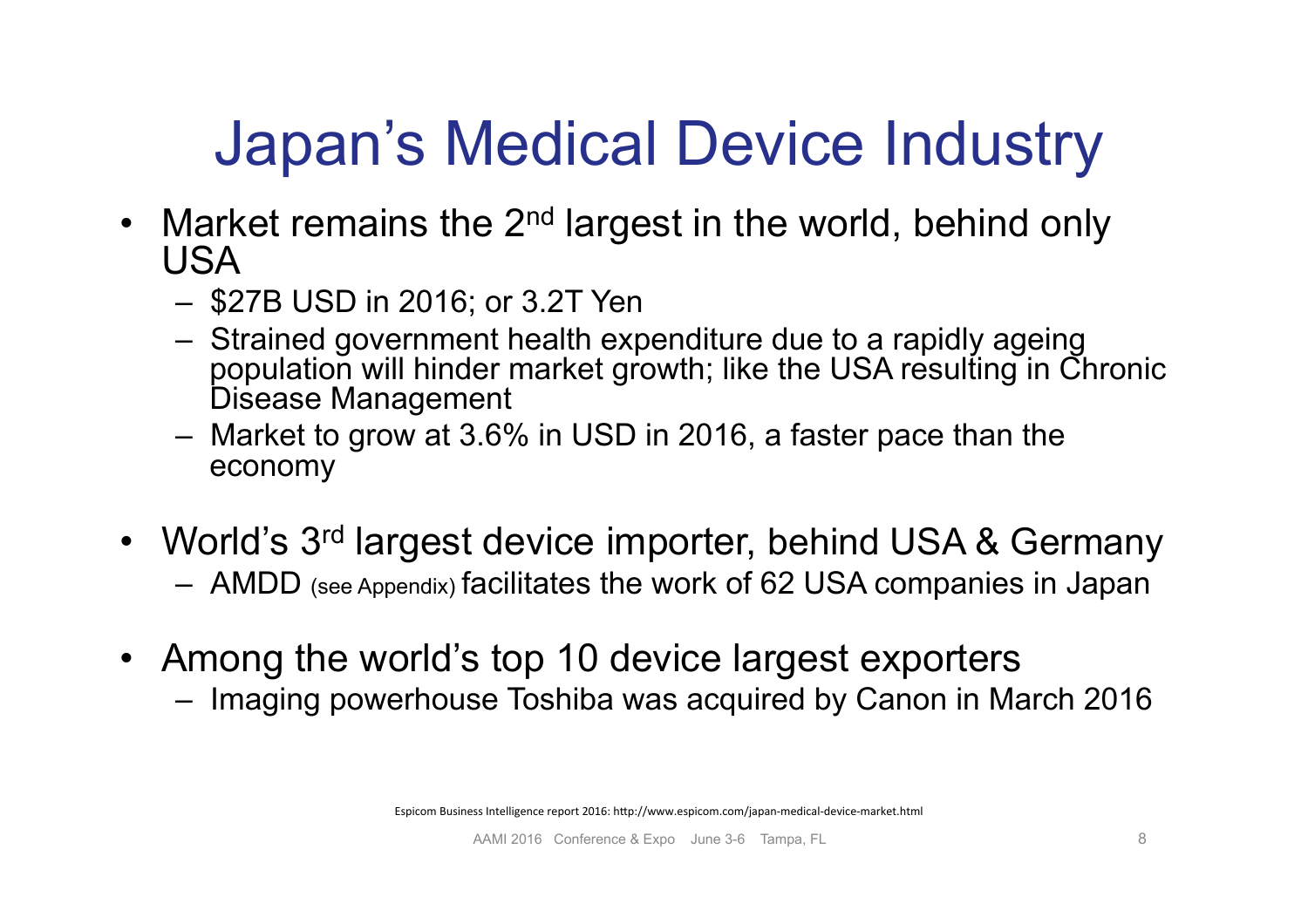# Japan's Medical Device Regulations

- Japan's Pharmaceutical and Medical Devices Agency (PMDA) changed in 2014 via *The Pharmaceutical and Medical Device Law (PMDL)1*
	- Previously the law had greater focus on Pharmaceuticals than Devices
	- PMDL directed improved … Medical device industry in-country representation; Industry quality system compliance; Third party certifications, and Regulation of medical software
	- EHR development lags behind the USA
		- Protection of personal data is not defined in law; see recent development since 2011 in Appendix
- Device Reimbursement in Japan<sup>2</sup>
	- All residents are mandated to have healthcare insurance under the country's universal health insurance system. The health plan is strictly regulated by the government to keep the monthly premium affordable, via the MHLW. Device use as part of recognized medical practice is a component of prospective payment/reimbursement.
	- A medical device recognized by the universal health insurance system means that the availability of the device must be ensured immediately after the enlistment in the system. Also, the law mandates that a sufficient supply of devices be available until replacement by a successive device.

1http://www.meddeviceonline.com/doc/what-the-new-japanese-medical-device-regulations-mean-for-you-0001

2http://www.mddionline.com/blog/devicetalk/demystifying-device-reimbursement-japan-03-21-16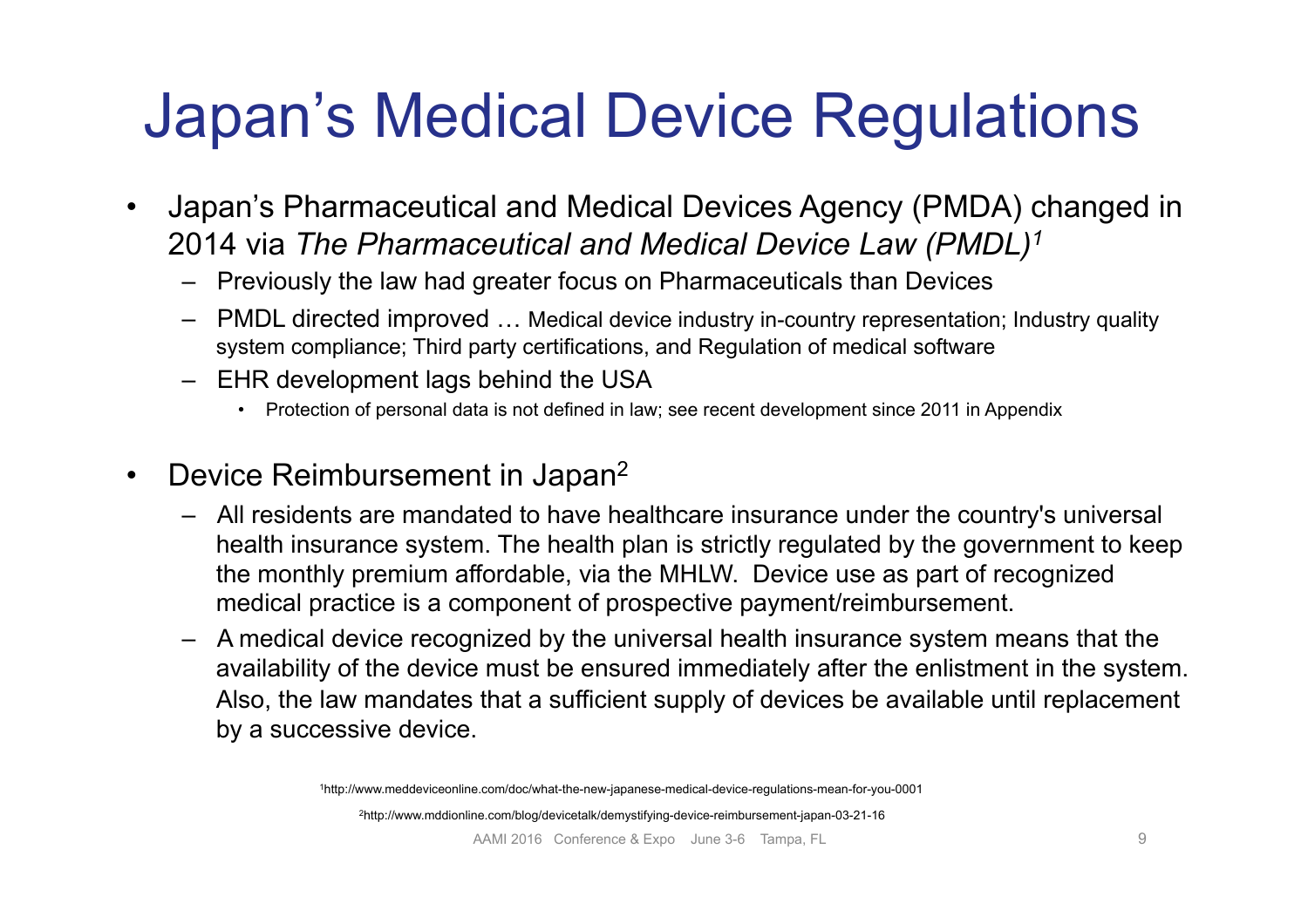# USA Clinical Engineering

## **ACCE's CE-HTM National and Global Focus**

- **Government/Advocacy:** address HTM & CE-IT concerns – e.g., Regulatory (FDA) and Accreditation (The Joint Commission) HTM issues
- **Patient Safety**: Partner with other health leaders/stakeholders to improve
- **Influence**: over 800 individual leaders, 20 key hospital systems in USA, as well as over 150 international CE leaders from 40 countries
- **Certification**: oversee professional body of knowledge certification
- **Youth**: 60% of ACCE membership is 40 years old and younger as we continue to grow and to attract younger members
- **Education**: Historical strong USA role; often for leading edge topics and key professional conference venues.
	- Provide monthly educational on-line training as well as at major conferences
	- 25 years of global HTM seminars to 80 countries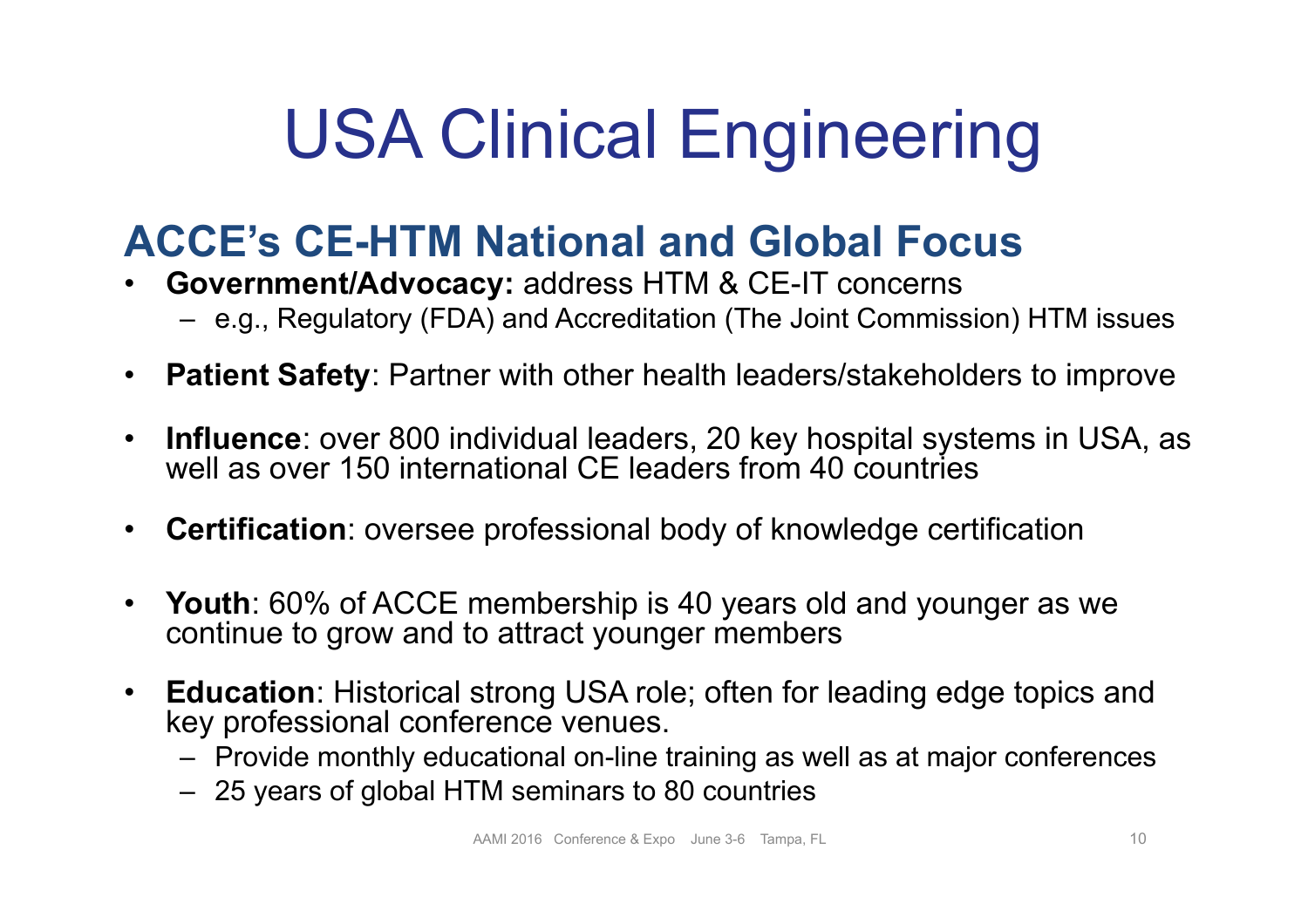# Japan Clinical Engineering

### **JACE's national / global focus**

- **Certification**: Facilitate for life support equipment
- **Education**: Internally through annual Congress (800+ in 2016); externally through Japan Overseas Cooperation Volunteer Program, Japan-based Kids Programs, etc.
- **Membership/Promotion:** estimated 20K+ JACE members and ongoing growth of profession
- **Advocacy**: Tsunami and Earthquake response efforts
- **Innovation:** VOLT BANK (battery charge management system); IPDC tester, Automatic Surgery Shoe Cover quick release box,...etc.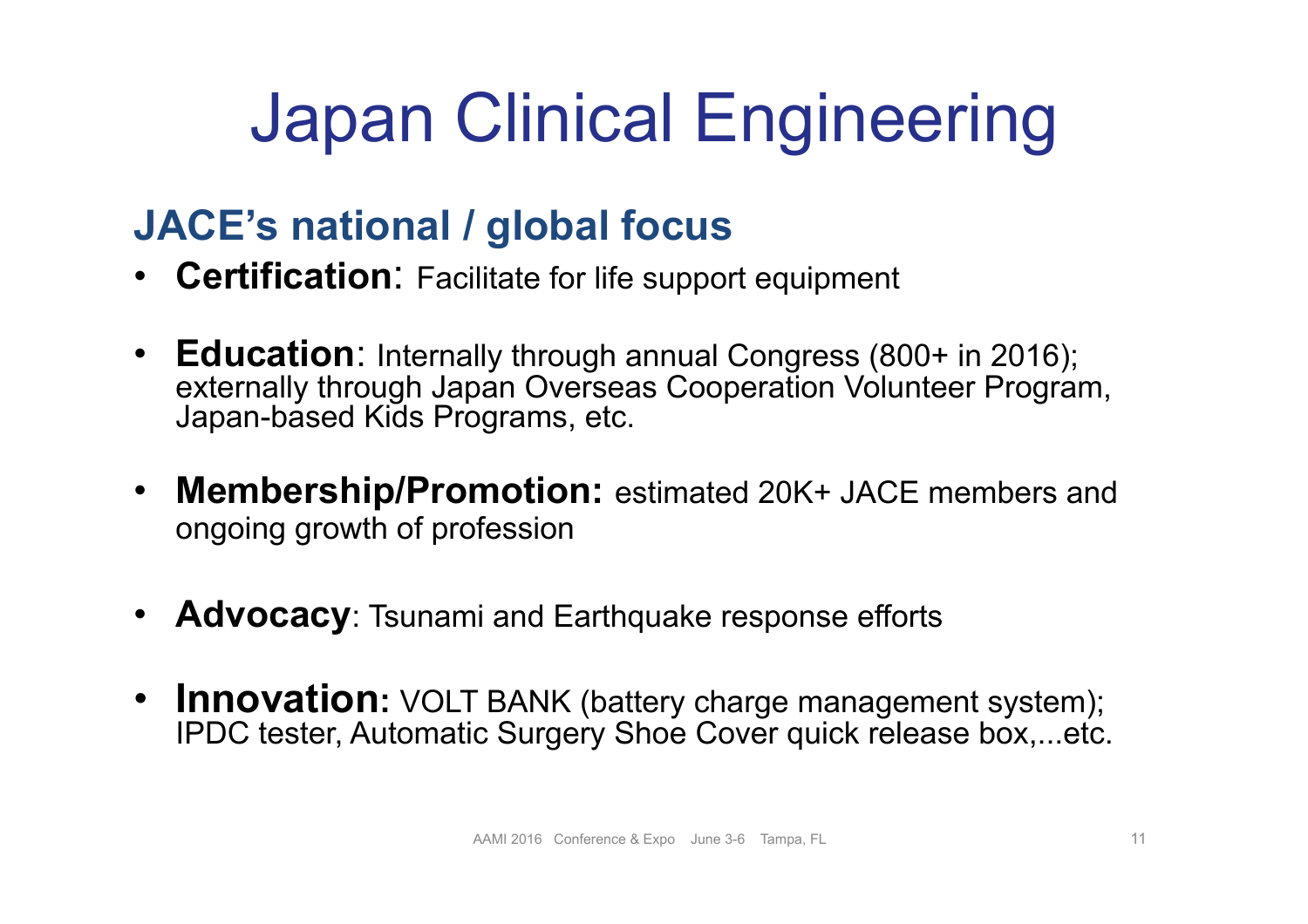# **Conclusions**

- External to CE (at society & organizations level)
	- Gain visibility/influence
		- Get involved in government innovation, mHealth initiatives, and JACE advocacy activities.
		- Communicate your value to health leaders
			- Through demonstrating impact on country health priorities
- Internal to CE (at individual & departmental level)
	- Practice of Clinical Engineering
		- Recognize CE activities that contribute to priority health issues and address health leader concerns
			- Quality of care, outcomes-based care
			- Emerging e-Health (Health IT or CE-IT) opportunities
	- Continuing Education
		- Prepare for addressing HTM gaps
			- Both individually and at the society level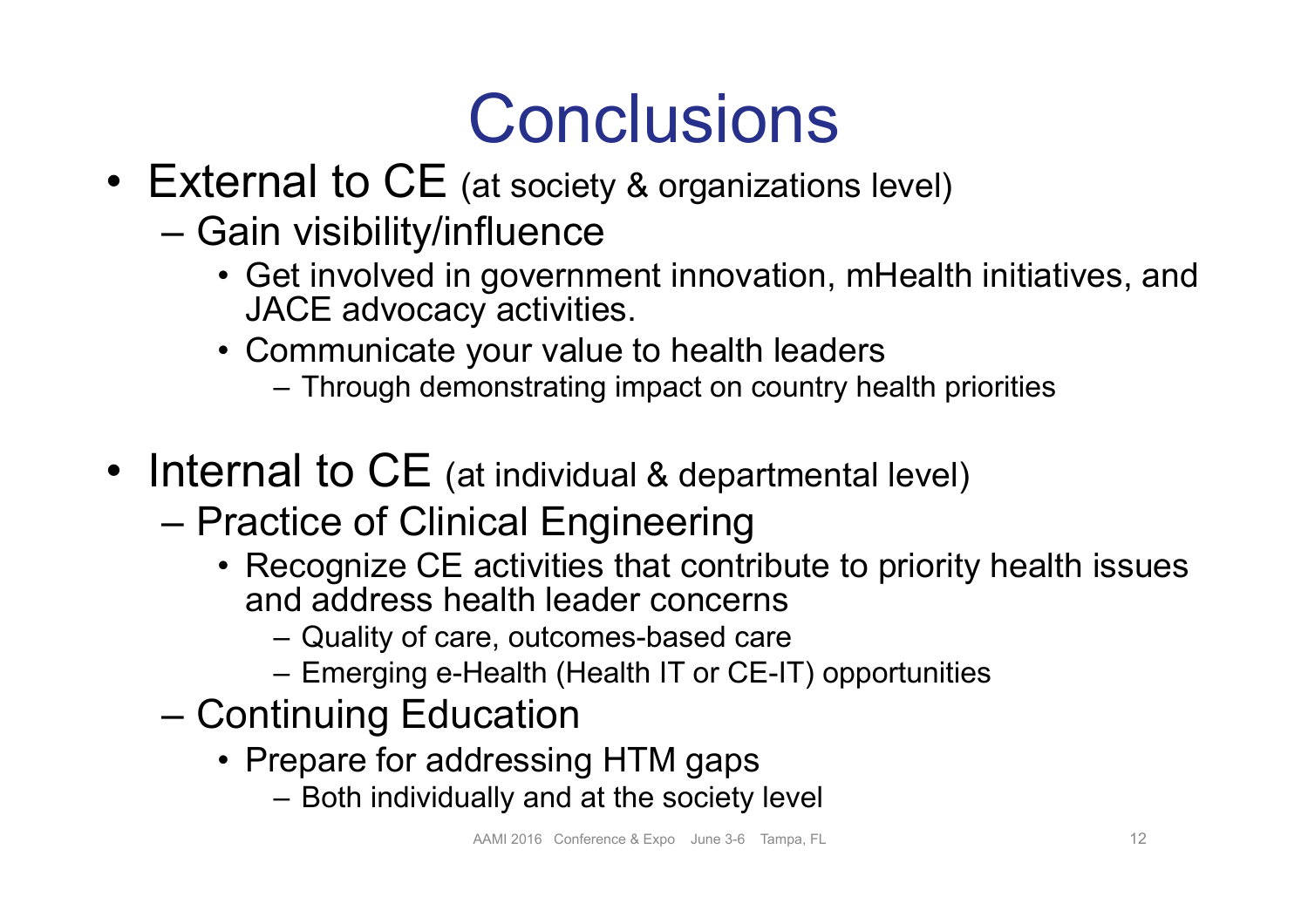# Appendix

- USA Examples
	- Kaiser Permanente (KP) Clinical Engineering
		- Medical Device & Care Delivery via Health IT
		- KP-Industry Quality & Health IT Case Studies/Challenges
			- Infusion Devices
			- Alarm Management
			- Integrated Digital Operating Room
	- USA Regulatory-Industry Medical Device Example
- Japan Examples
	- AMDD in Japan: American Medical Devices and Diagnostics Manufacturers' Association
	- Japan's Healthcare Environment and EHR Status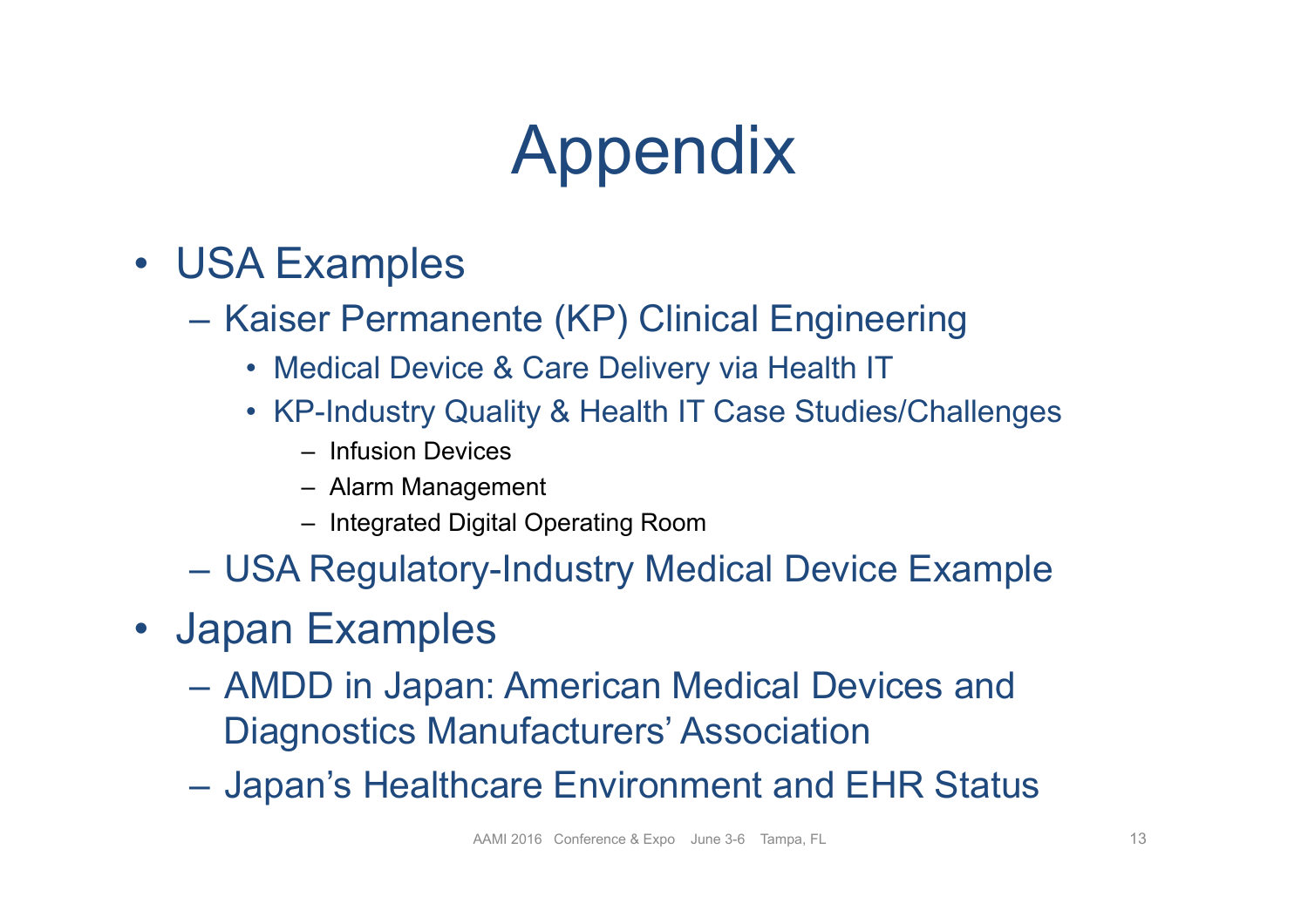## **KP Care Delivery in All Environments**

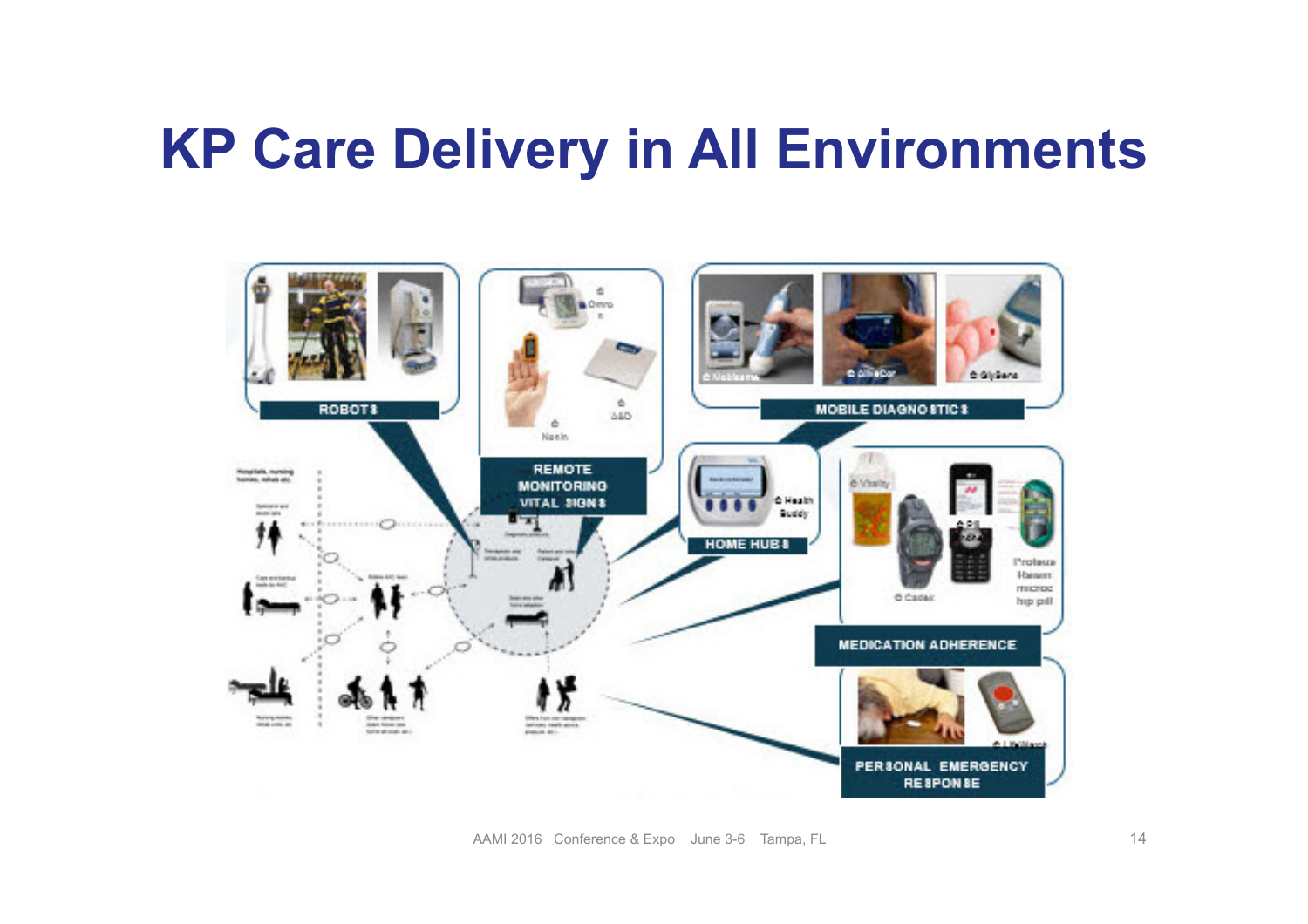## KP Case Study 1: Infusion Pump Systems

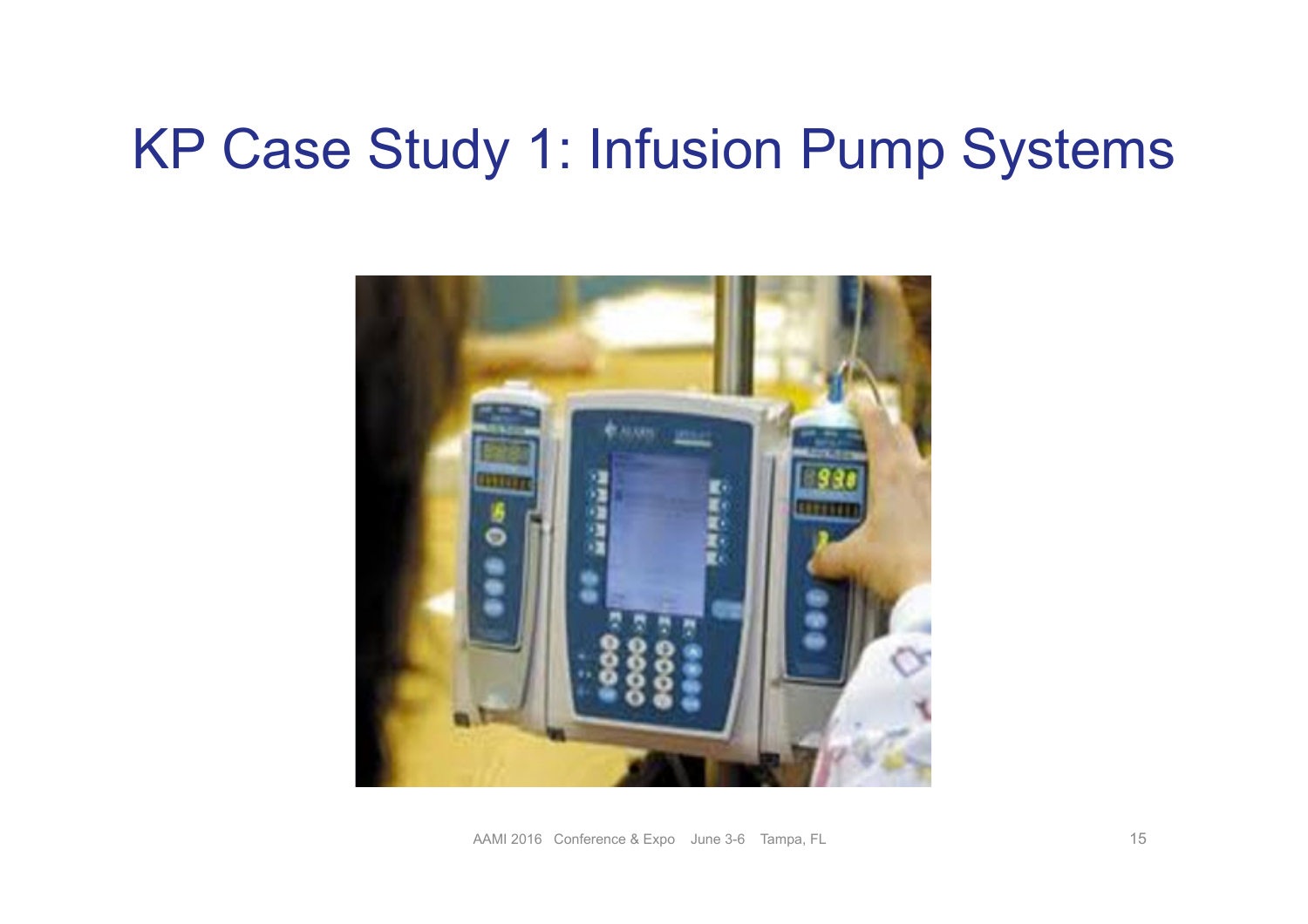## **Case Study 1: Infusion Pump Systems**

### Quality Challenges

- Several FDA alerts re design, SW/. firmware, cleaning/infection control, equipment PM, & other issues
- Over-infusion Incidents supplier follow-up
- Warranty & Post-warranty support concerns
- Add additional alarms, eg tubing setup
- Artifact interference in certain clinical settings

### Requirements Challenges

- Wireless challenges for CQI downloads and SW change management ; took 2 years to redesign and correct wireless card
- Eventually hit limit and needed to exceed 2500 programmable drugs for all use cases
- Security protocols for all device use cases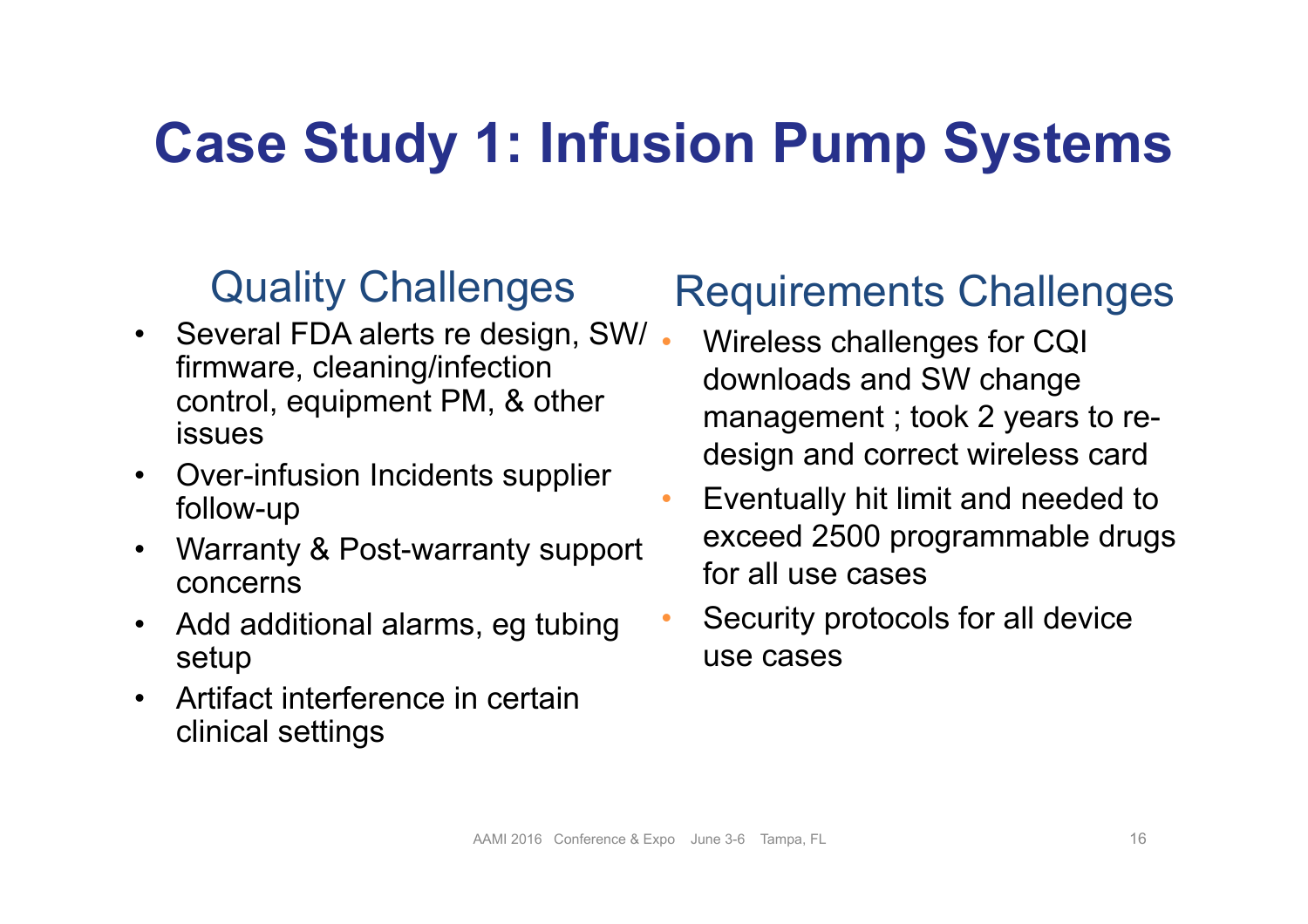## KP Case Study 2: Alarm Management Systems (AMS)

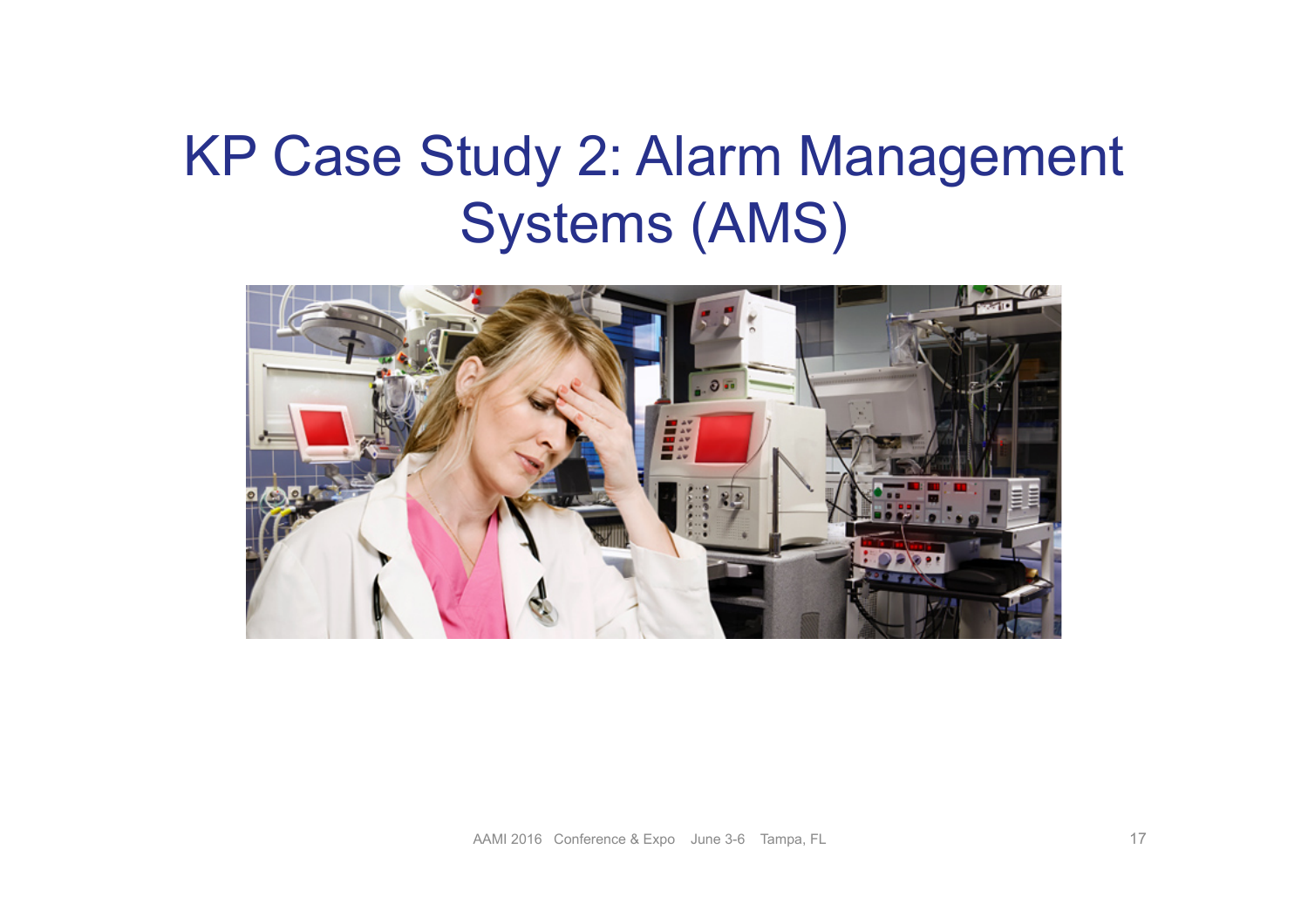## **Case Study 2: Alarm Management Systems (AMS)**

#### Quality Challenges

- Scalable solutions not fully developed so initially server overloads & intermittent system shutdowns; supplier purchased smaller company but had not fully assessed current product and its then current capabilities
- Reduction of monitoring techs by Customer before Alarm response protocols worked out became a patient safety issue
- Different subsystems gaining significant national scrutiny as The Joint Commission National Patient Safety Goal emerged

#### Requirements Challenges

- A secondary alarm notification tool; not optimized for primary notification
- KP conducted end-to-end testing and invested significantly to build up IT infrastructure to support enterprise-wide approach
	- More readily monitor and adjust individual device AMS configurations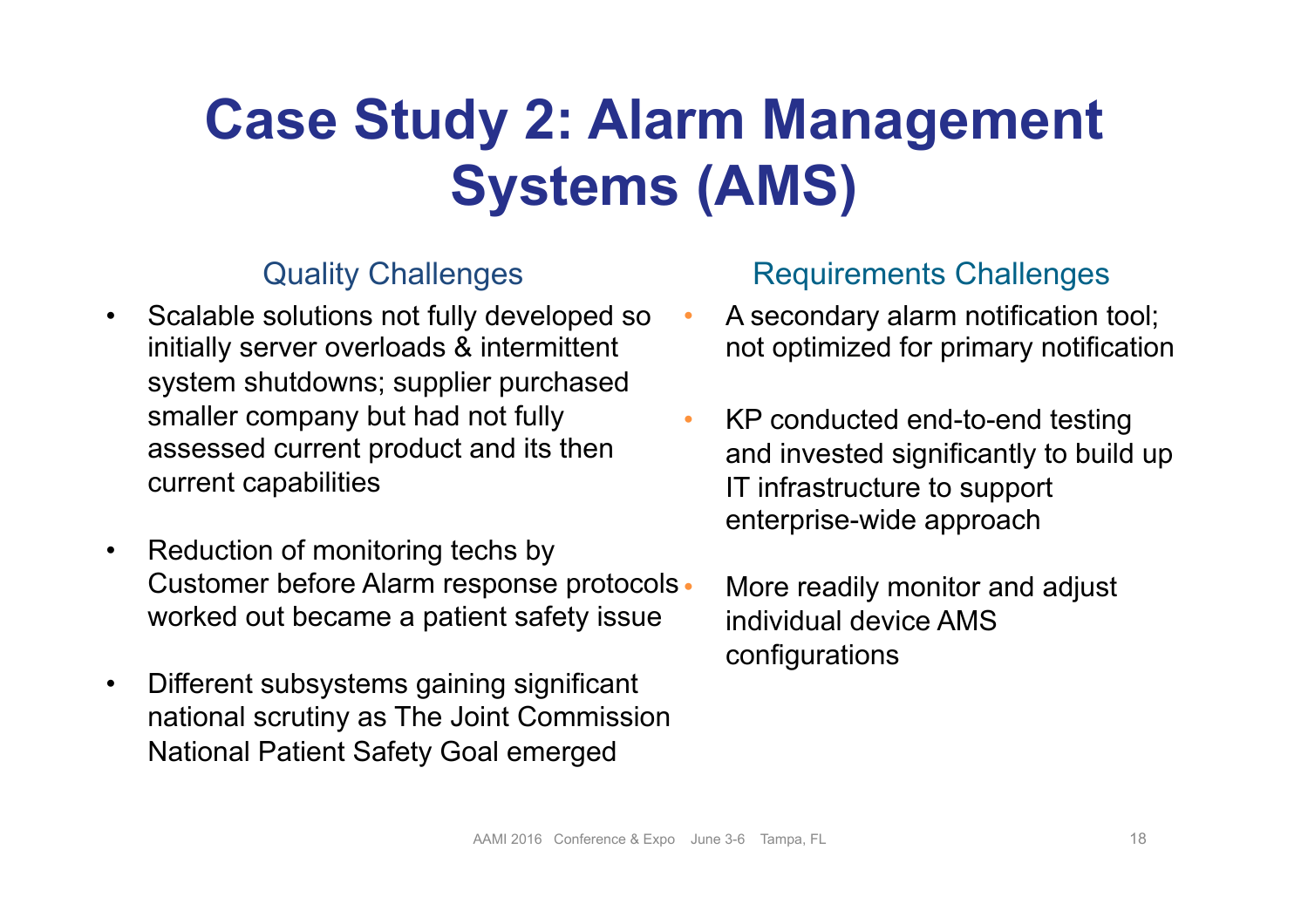## KP Case Study 3: Integrated OR Systems

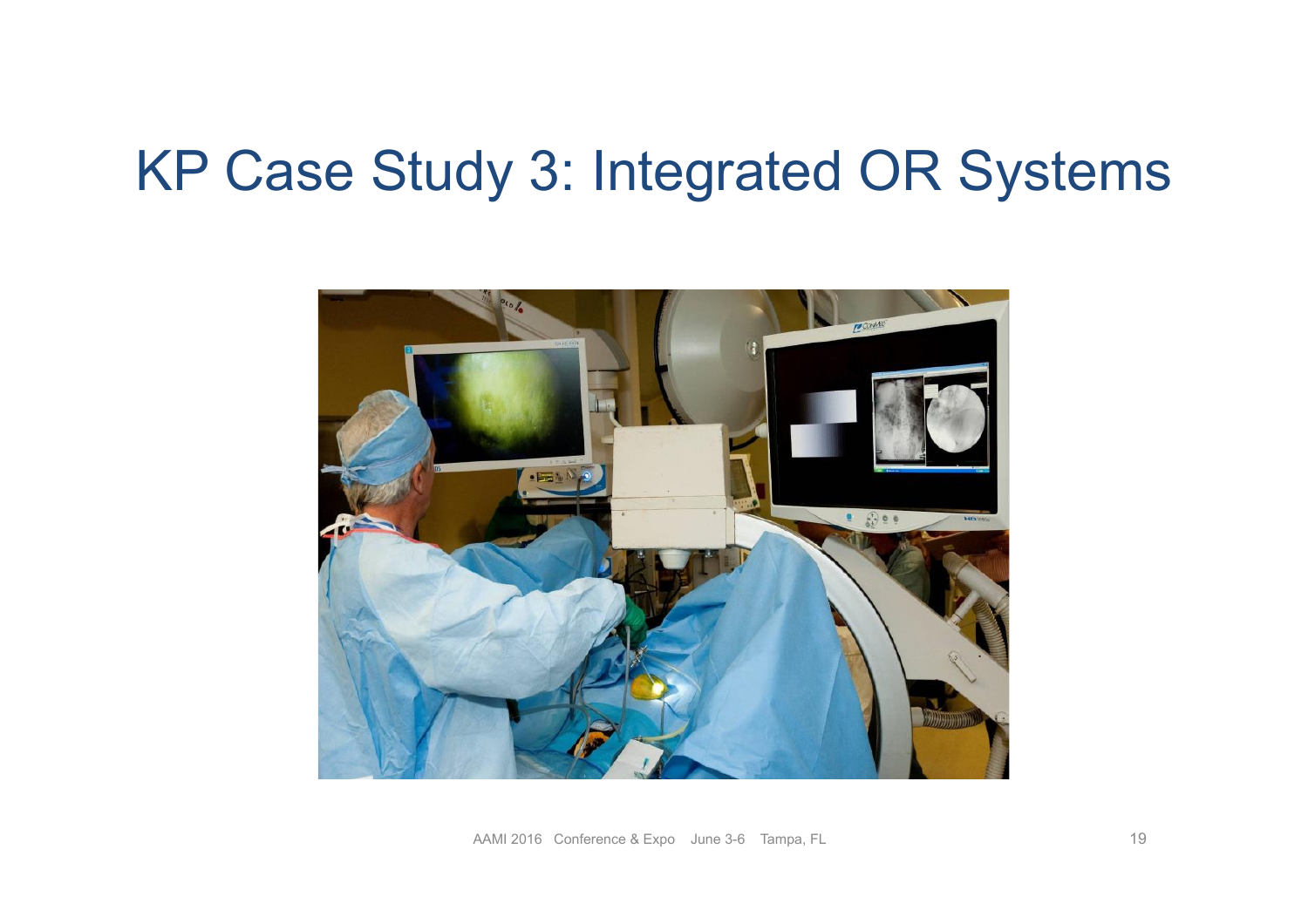## **Case Study 3: Integrated OR Systems**

### Quality Challenges

- Device interoperability ensuring image quality when using different DOR and Rigid Endoscopy suppliers
- Storage and retrieval of surgical images with appropriate privacy and security compliance
- Reliability, reprocessing, and durability of surgical video Endoscopy

### Requirements Challenges

- Different image capture / management strategies for different surgical sub-specialties
- Sending images to mHealth platforms, eg, SmartPhones, Tablets while meeting needed privacy and security
- Wireless image transfer and fidelity
- Ongoing testing of image quality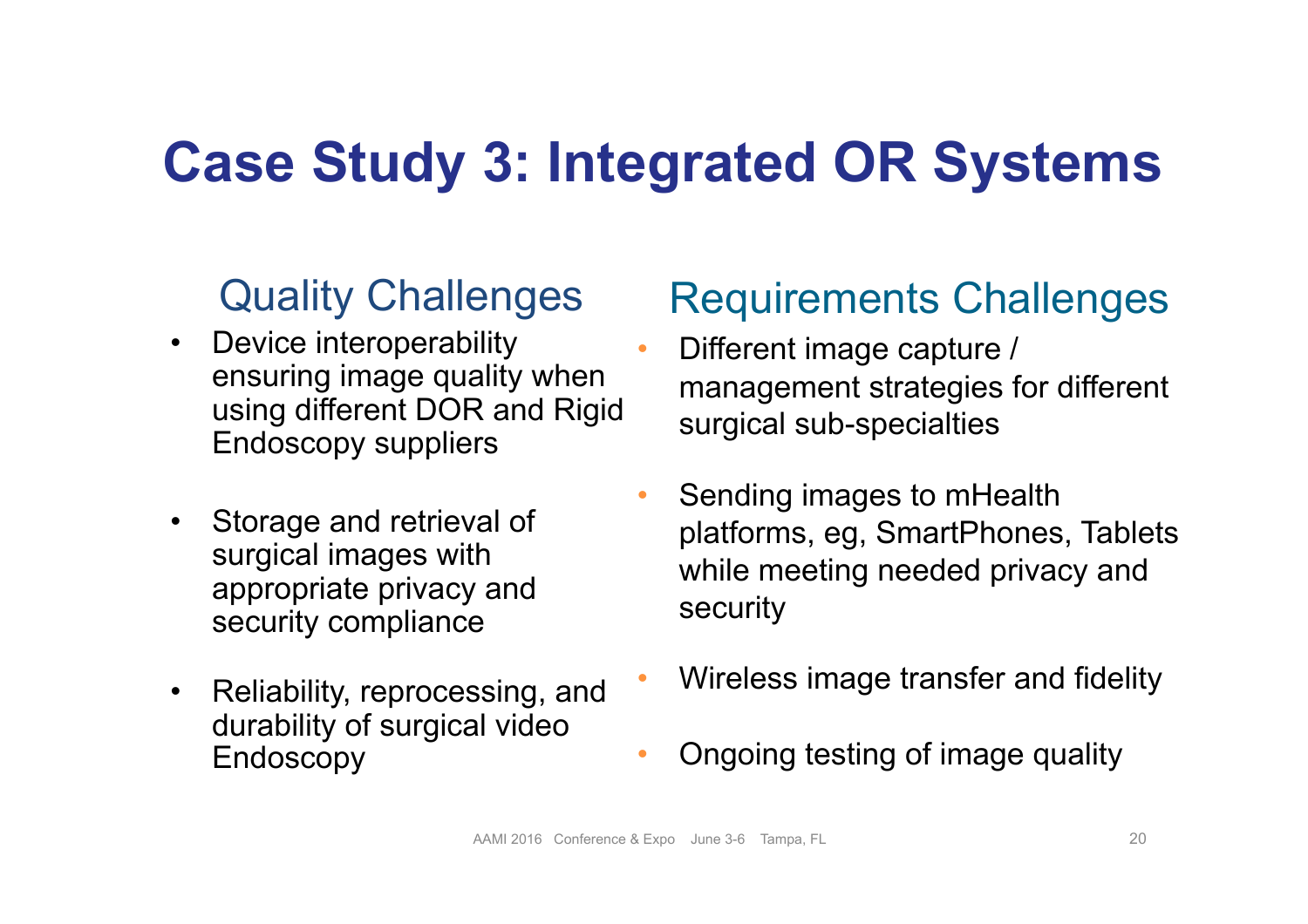## USA Medical Device Quality Example

### **Baxter Recall 2010**

- Numerous design flaws
- USA Food & Drug Administration-FDA Total Product Life Cycle  $\downarrow$

### **FDA 7 opportunities, 2011**

- 1. Design & reliability
- *2. Monitoring & feedback*
- 3. Supplier management
- *4. Quality metrics & systems*
- 5. Quality organization
- *6. Performance management*
- 7. Quality culture

#### **Industry response 2013**  •Challenges

- a) quality costs
- b) problem prevention
- c) low-quality supplier performance
- •Transformation
	- a) reduce quality-related costs while increasing capacity
	- b) reorganization of the quality function
	- c) Introduce proactive quality, system for tracking, dialogues around key indicators, and root-cause problem solving

•Results

- a) Reduction in cost of Q by 35%
- b) improved profit by 2.5% revenues

## •. **Pew Charitable Trust to FDA, 2014**

- New approach to device development
	- a) ensure timely pre-market studies
	- b) robust post-market surveillance infrastructure
	- c) unique device identifier (UDI) capture in EHRs
	- d) and use of clinical registries

 $\rightarrow$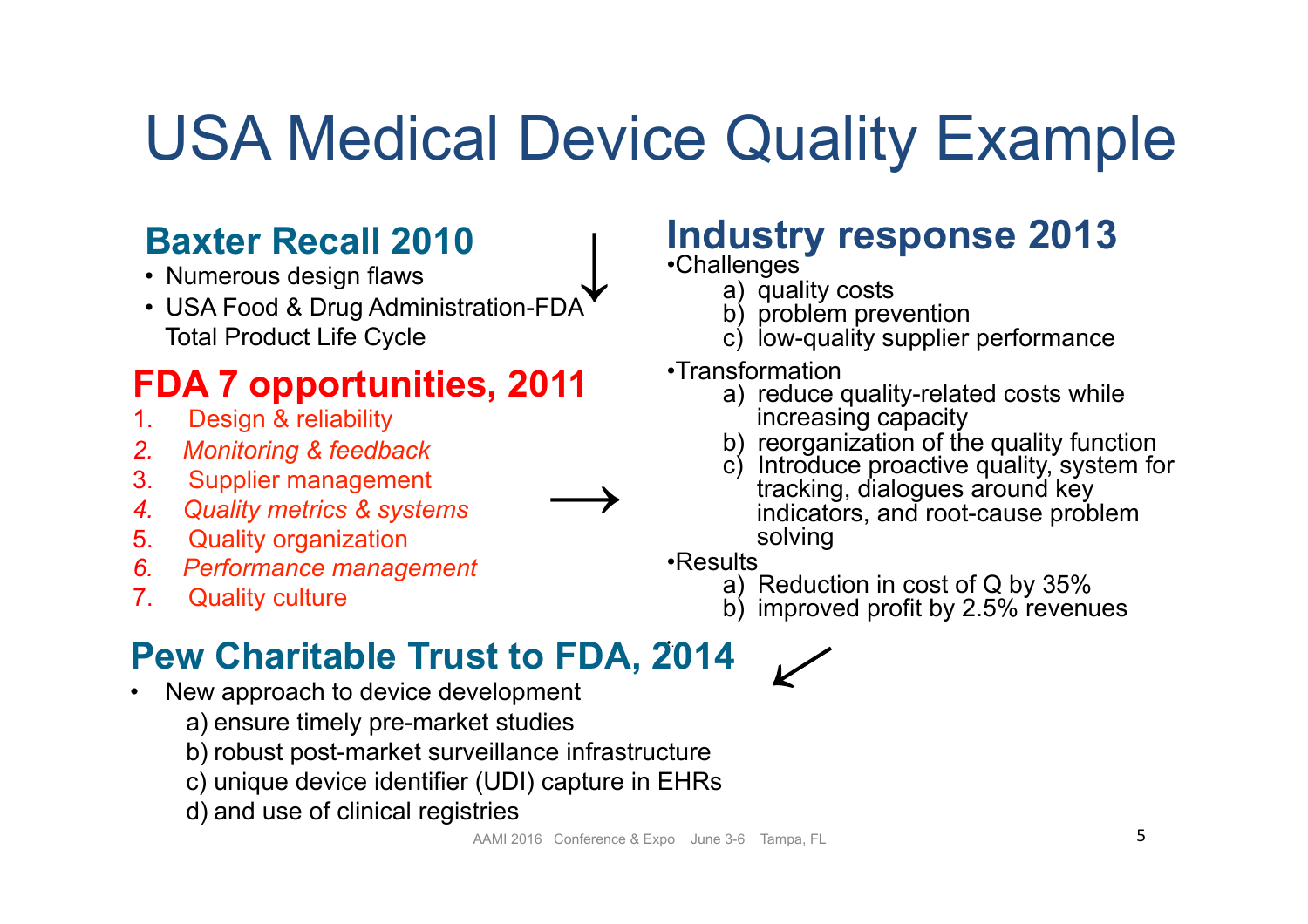## Japan's AMDD: American Medical Devices and Diagnostics Manufacturers' Association

#### **Purpose**

- AMDD represents<sup>1</sup>: 62 companies that provide medical devices and in-vitro diagnostics (IVD) and other advanced medical technology in Japan.
- AMDD addresses<sup>2</sup>: Device Lag (leading edge products getting to Japan later); Device Gap (products not yet introduced because of price restrictions) & the Japan Reimbursement rule-FAP3 (not consistent with market reality); see next slide

#### **Goals**

- 1. Implement appropriate evaluation of innovation to limit medical costs
	- For better value to the patient, and
	- policy recommendations
- 2. Activities to accelerate the Pharmaceuticals and Medical Devices Act (PMDA) with the global medical device industry
- 3. Promotion of Japan medical device industry in the USA
- 4. Partnership with the USA Advanced Medical Technology Association (AdvaMed)<br><sup>1https://amdd.jp/en/</sup><br>24MDD Comparison of market environment for medical devices in lapan. China and Korea 2011

 $2$ AMDD Comparison of market environment for medical devices in Japan, China, and Korea, 2011

3http://www.mddionline.com/blog/devicetalk/demystifying-device-reimbursement-japan-03-21-16